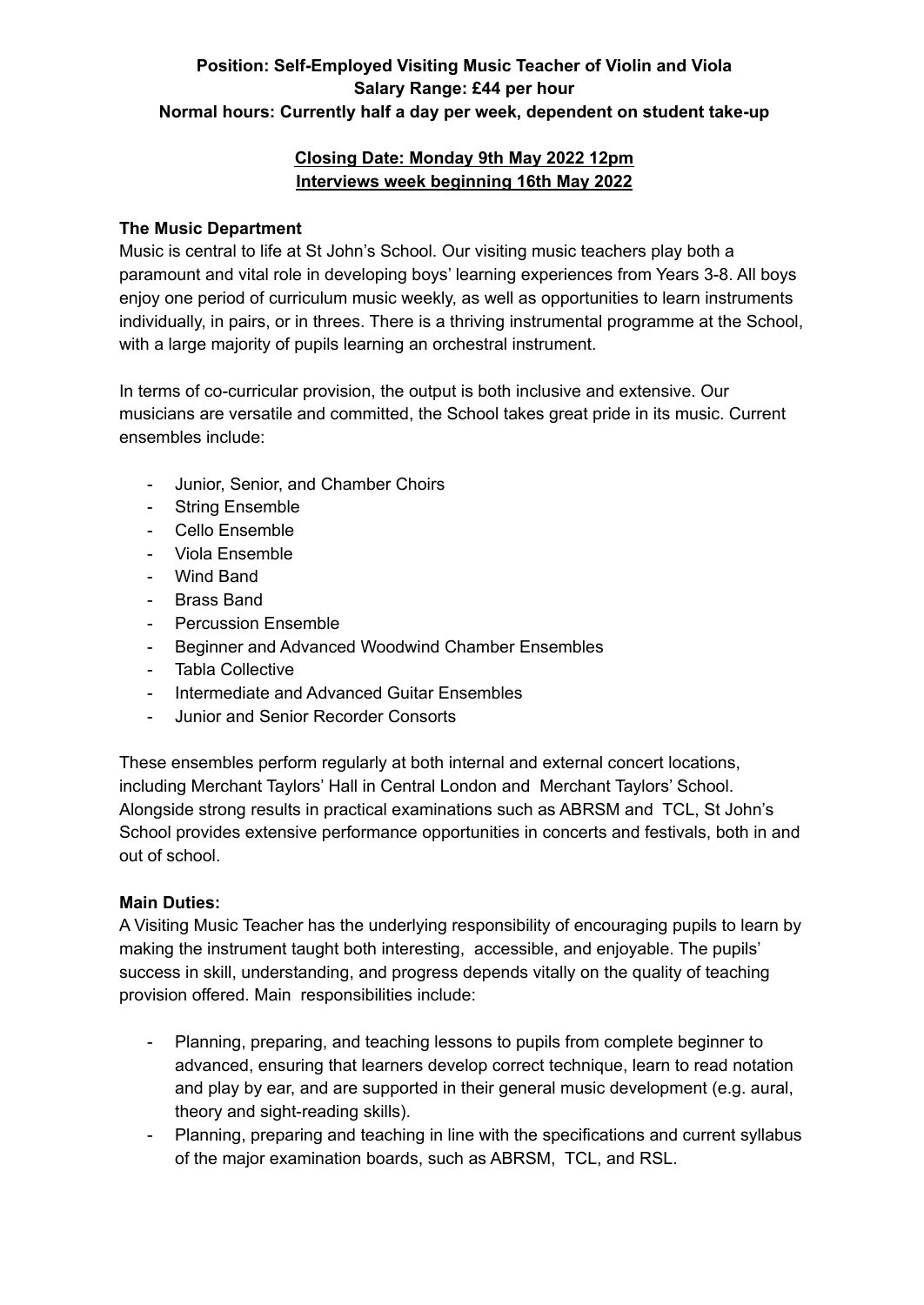- Ensuring that all pupils are working at an appropriate level and pace, embedding differentiation in both individual and small-group settings.
- Setting purposeful practice assignments weekly, communicating them to parents by means of a practice diary, and using these and other means to monitor the progress of pupils.
- Identifying and communicating appropriate performance targets for pupils, such as festival entries, concerts, and exams.
- Consulting the Head of Music as necessary regarding any concerns of pupil progress and engagement.
- Keep accurate records of attendance at lessons.
- Writing reports at stipulated times in the academic year
- Conducting co-curricular activities and/or assisting with school concerts, as agreed with the Head of Music.
- Communicating successes and concerns with parents directly and fostering a good working relationship with parents of pupils taught.
- Managing own invoices and payments of invoices for lessons taught, directly with parents of pupils taught.
- Working collaboratively with colleagues to promote the subject within the School.
- Offering support to pupils and speaking with parents as necessary to review pupils' progress.
- Completing administrative tasks necessary to the effective running of the department in a timely fashion.
- This list is not exhaustive, the role of the Visiting Music Teacher is varied. At the heart of this role should be a fundamental enthusiasm for both the instrument and the opportunity to work with young people.
- Instrumental lessons are 30 minutes in length and each pupil should receive on average, 30 lessons each year, divided between three terms and timetabled by the School. Pupils receive solo, paired, or small-group lessons as appropriate to their needs.
- It is important to inform both the Head of Music and the School Office if you are unable to attend, so students can be informed in good time and lessons can be rescheduled if possible.

### **Person Specification:**

- Excellent facility, appropriate qualifications, and extensive experience in teaching instrument(s).
- Motivation and desire to work with pupils aged 7-13 and encourage every pupil to develop their musical skills to their full potential.
- An approachable, empathetic and enthusiastic person, capable of inspiring confidence in all persons they encounter in the workplace.
- Ability to work flexibly and self-sufficiently to fulfill the requirements of the post; prioritise; work calmly under pressure and respond positively to change.
- Excellent interpersonal and communication skills, with very good written and spoken English.
- Excellent organisational and time management skills; competency in the use of ICT for administration and teaching purposes.
- An understanding of the expectations, ethos, and aims of a busy Prep School.
- Committed to the safeguarding and wellbeing of children and young people.